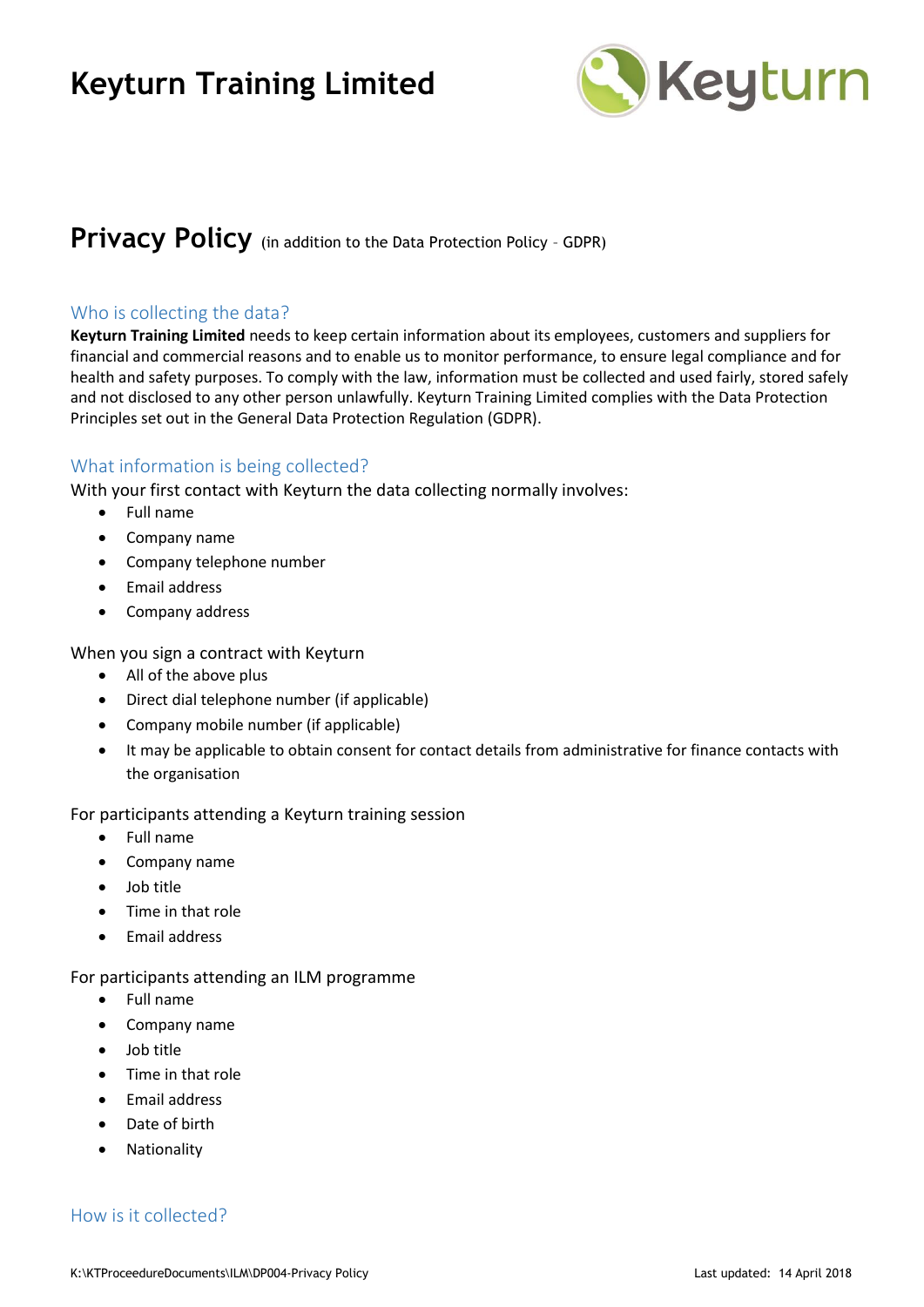

Keyturn collect data in a number of different ways depending on the request of the individual

- Website forms
- Correspondence via telephone, email or postal
- Online bookings
- Sales orders entering a contract with us
- Signing up to receive information form Keyturn
- Request following a signed contract with Keyturn

# Why is it being collected and how is it being used?

#### **Marketing – Legitimate Interest:**

The data collected for marketing purposes is so that we can communicate with those who may have al legitimate interest in the service Keyturn provides. When collecting data from websites, or correspondence requests Keyturn use individual's names, email address, postal address and telephone numbers as a means to share the service Keyturn provide that may help individuals in achieving their strategic learning and development objectives within their organisation.

- Emails are sent at no more than one email a week
- Postal marketing is no more than one item a month
- Telephone calls

# **Provision of service – Contractual/Consent/Legislation/Legitimate Interest:**

Keyturn provide learning and development programmes throughout the UK. The information that Keyturn holds on participants is only used for the purpose of delivering and monitoring our training events and follow-up assignments.

Where a qualification has been purchased by the individuals, their data will be passed on to the qualification provider, ILM. Details of ILM's privacy policy can be found here: [ILM Privacy Policy](https://www.i-l-m.com/privacy/) Keyturn hold data on individuals for the duration of working with an organisation, and no longer than 2 years following the work that has taken place.

Where a subcontractor delivers the training workshop, the data will be forwarded to them. All subcontractors that work with Keyturn have agreed to Keyturns' sub-contractors data protection policy and follow guidelines of how to handle data in a safe and secure way.

Where individual's data is being kept based on a contract signed between Keyturn and the individual, it will be kept for the duration of the contract plus 6 years as required for legal, audit and regulations reasons.

# Who will it be shared with?

As previously mentioned, the data is only shared with those who are working in partnership with Keyturn training. These are:

ILM (a City and Guilds Group Business) – who provide our qualifications service Sub-contractors – those who deliver our training or support our marketing and sales projects Training venues – where requested by individuals, Keyturn may book training venues and/or accommodation

ESFA Apprenticeship provision – for apprenticeship programmes, Keyturn are required by law to provide information to the ESFA to register apprentices onto training programmes that Keyturn provide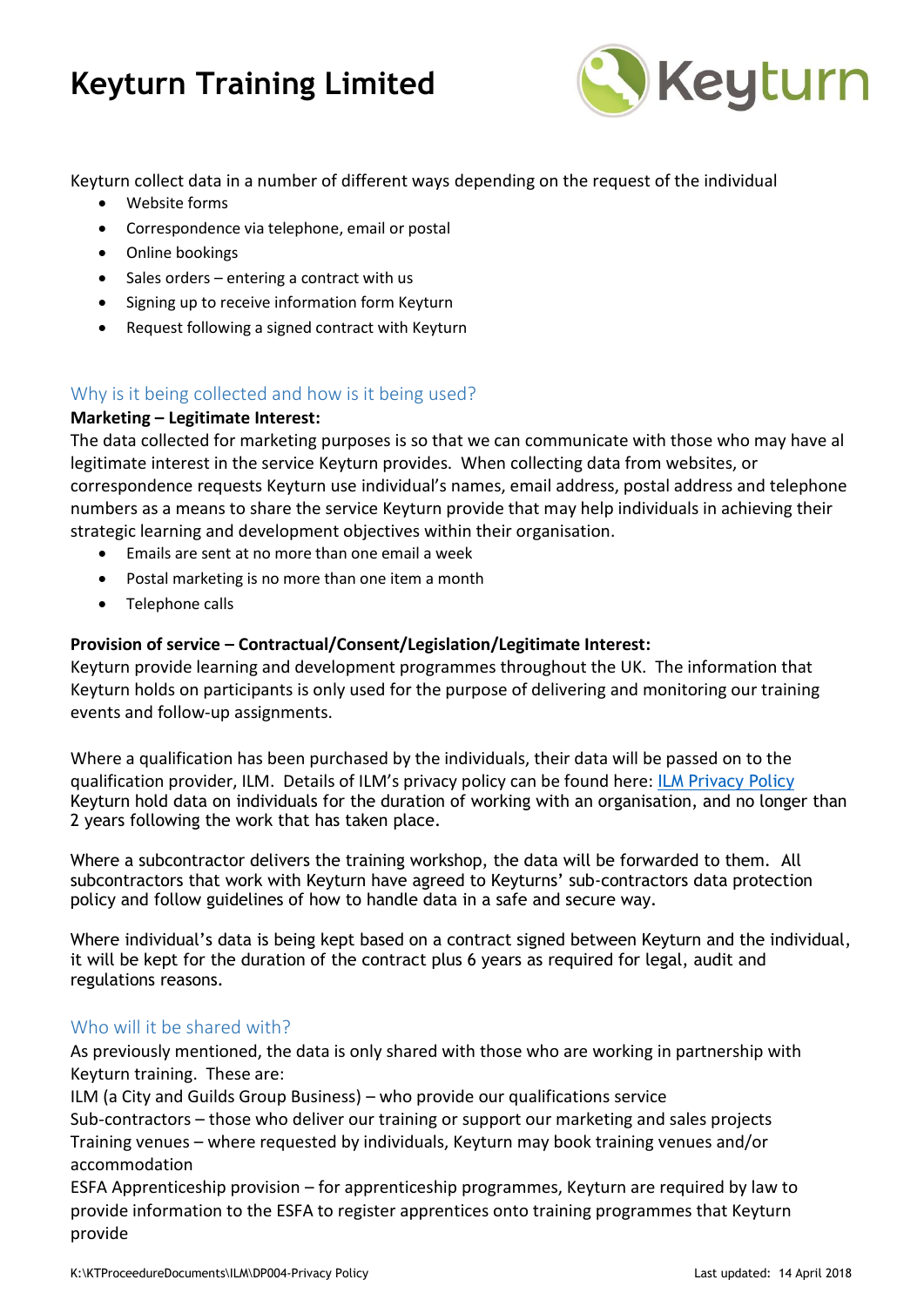

# What will be the effect of this on the individuals concerned?

At any point the individual can have their data removed as long as it does not fall under the legislative reasoning to keep data.

All data is kept in a safe secure location, where information is kept on paper, it is locked away and has restricted access to only those who are required to use it. Any data kept on the PC is kept secure and all computers have the software to create firewalls and secure files.

# Is the intended use likely to cause individuals to object or complain?

#### Your rights

Under the GDPR, you have various rights with respect to our use of your personal data:

#### **Right to Access**

You have the right to request a copy of the personal data that we hold about you by contacting us at the email or postal address given below. Please include with your request information that will enable us to verify your identity. We will respond with 30 days of request. Please note that there are exceptions to this right. We may be unable to make all information available to you if, for example, making the information available to you would reveal personal data about another person, if we are legally prevented from disclosing such information. Or if your request is manifestly unfounded or excessive.

#### **Right to rectification**

We aim to keep your personal data accurate and complete. We encourage you to contact us using the contact details provided below to let us know if any of your personal data is not accurate or changes, so that we can keep your personal data up-to-date.

#### **Right to erasure**

You have the right to request the deletion of your personal data where, for example, the personal data are no longer necessary for the purposes for which they were collected, where you withdraw your consent to processing, where there is no overriding legitimate interest for us to continue to process your personal data, or your personal data has been unlawfully processed. If you would like to request that your personal data is erased, please contact us using the contact details provided below.

#### **Right to object**

In certain circumstances, you have the right to object to the processing of your personal data where, for example, your personal data is being processed on the basis of legitimate interests and there is no overriding legitimate interest for us to continue to process your personal data, or if your data is being processed for direct marketing purposes. If you would like to object to the pressing of your personal data, please contact us using the contact details provided below.

#### **Right to restrict processing**

In certain circumstances, you have the right to request that we restrict the further processing of your personal data. This right arises where, for example, you have contested the accuracy of the personal data we hold about you and we are verifying the information, you have objected to processing based on legitimate interests and we are considering whether there are any overriding legitimate interests, or the processing is unlawful and you elect that processing is restricted rather than deleted. Please